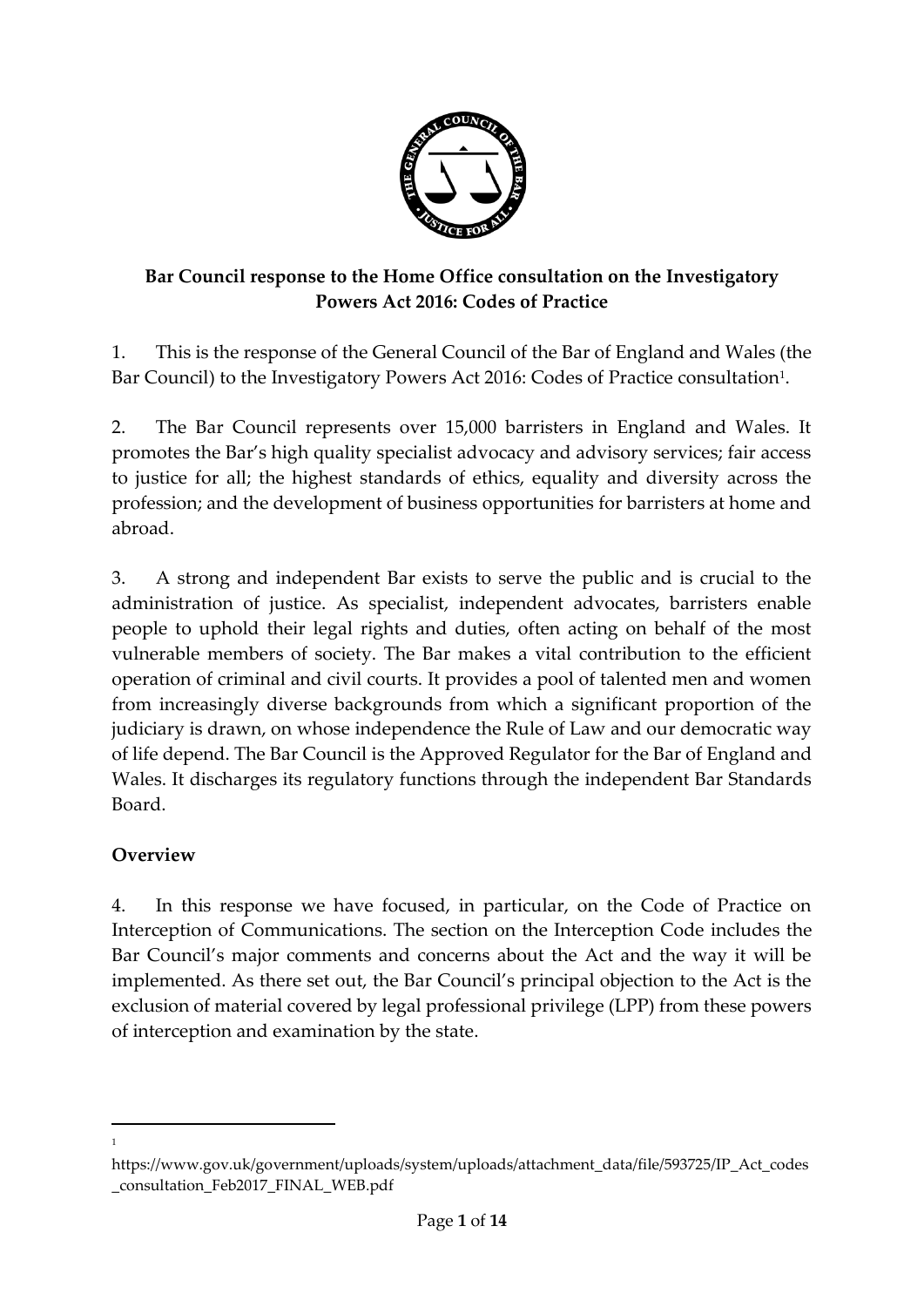5. We have also included comments on the Codes of Practice dealing with (a) bulk acquisition of communications data, (b) equipment interference, (c) retention and use of bulk personal datasets and (d) national security notices.

6. Each of the Codes includes at the end a short helpful section setting out the process by which an aggrieved person can make a complaint about powers exercised under the Act.

### **Background: Investigatory Powers Act 2016 and Legal Professional Privilege**

7. The Investigatory Powers Act 2016 received Royal Assent on 29<sup>th</sup> November 2016. The long title to the Act reads –

*An Act to make provision about the interception of communications, equipment interference and the acquisition and retention of communications data, bulk personal datasets and other information; to make provision about the treatment of material held as a result of such interception, equipment interference or acquisition or retention; to establish the Investigatory Powers Commissioner and other Judicial Commissioners*  and make provision about them and other oversight arrangements; to make further *provision about investigatory powers and national security; to amend sections 3 and 5 of the Intelligence Services Act 1994; and for connected purposes.*

Section 1(1) identifies the intent of the Act to allow interception of communications in accordance with law –

*This Act sets out the extent to which certain investigatory powers may be used to interfere with privacy.*

8. Despite the statutory constraints on the use of intrusive powers by the state (which are both welcome and necessary), its effects are wide-reaching. The Act periodically uses the expression that actions authorised by the Act "shall be treated as lawful for all other purposes"<sup>2</sup>. This language was adopted from s.27 of the Regulation of Investigatory Powers Act 2000 which was interpreted by the House of Lords in *R v McE*<sup>3</sup> to enable the state to intercept communications between a lawyer and client which was subject to LPP. Previously such communications had been regarded as immune from eavesdropping by the state (or anyone else). The House of Lords decided that the wording of s.27 was sufficiently clear to overturn this historic constitutional protection from state intrusion. Lord Phillips, dissenting, described as "chilling" the effects of this decision on the conduct of litigation and the ability of lawyers to provided candid advice to clients $\rm ^4$ .

<sup>2</sup> E.g. s.6(2)

<sup>3</sup> [2009] UKHL 15

<sup>4</sup> At paragraph [51]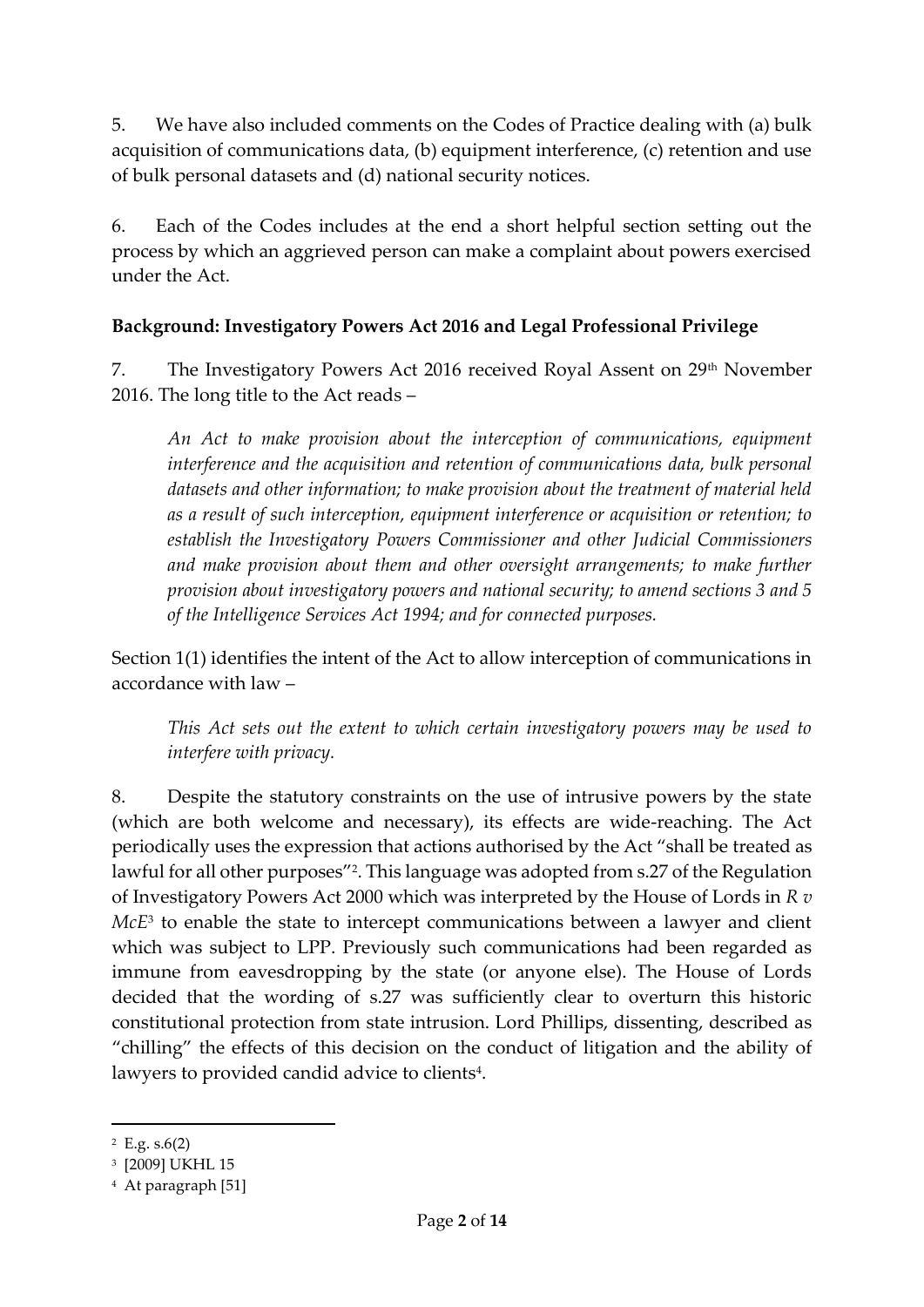9. The Act expressly authorises interception of and access to communications between lawyers and clients which are subject to LPP. The definition of LPP is set out in s.263(1) of the Act under "items subject to legal privilege", which states that term

*(a) in relation to England and Wales, has the same meaning as in the Police and Criminal Evidence Act 1984 (see section 10 of that Act)*

S.27 contains a series of additional safeguards before an application for a warrant for intercepting items subject to LPP can be granted and authorised by a Judicial Commissioner. The rubric of s.27 is "Items subject to legal privilege". S.27 might have, but does not, contain a cross-reference to s.263(1) for the definition. You have to find it yourself by going to s.265 the index of defined expressions (which is not comprehensive).

10. No longer can a lawyer assure a client that what is said in conference or in written communication will remain confidential, even in circumstances where the client is not alleged to have engaged in any illegal conduct. It is for this reason that the Bar Council opposed those provisions of the Act which remove the protection of LPP and in so doing undermines the necessary trust which must exist between client and lawyer for citizens' rights to be effectively pursued and unlawful conduct effectively challenged.

11. This Act does not affect existing powers of non-intercept surveillance nor of covert human surveillance for which statutory authority is provided by other legislation.

# **Interception of Communications Code of Practice**

12. The Bar Council considers that the draft Code which relates to powers conferred by Part 2 and Part 6 chapter 1 of the Act is well-written and generally clear. It expands on the language of the Act and gives the provisions context. The Act is complex and so the Code necessarily cannot avoid echoing that complexity.

13. When it comes to LPP, while the Code amplifies the reason for the sensitivity of LPP and how it falls into a special category, it gives little assistance to any who will be applying for a warrant in how to spot when LPP is likely to feature. Part 9 of the Code at paragraphs 9.36-9.37 and 9.43-9.67 set out the principles to be applied where LPP is involved. In particular paragraphs 9.45 and 9.46 refer to s.27 of the Act which creates the conditions which must be met before LPP material can be intercepted and accessed. Paragraph 5.33 includes cross-reference to part 9 in its section on targeted interception warrants. Paragraph 5.33(s) refers to s.51 of the Act when it should be to s.52. This will no doubt be corrected in the final version.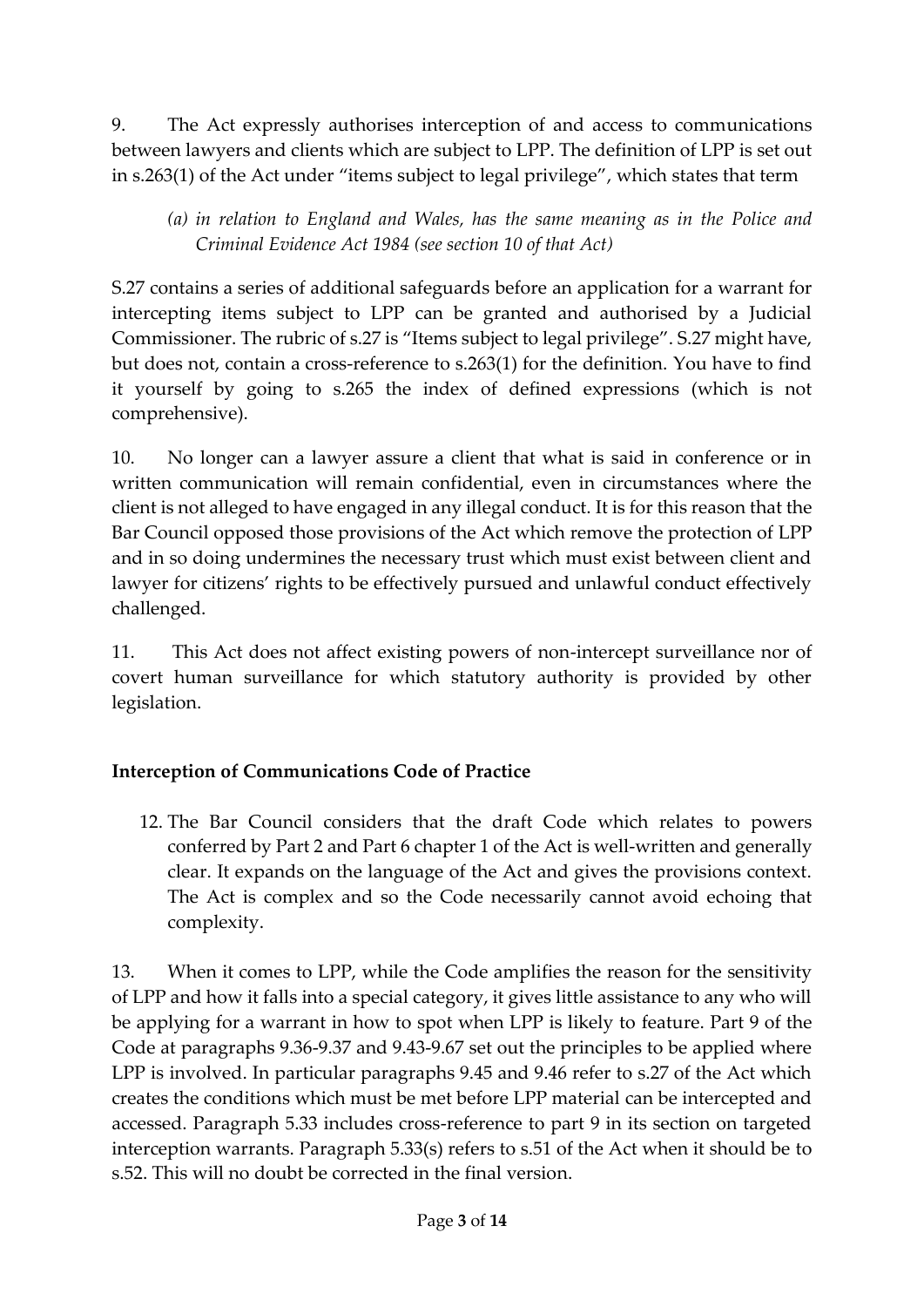14. Paragraph 9.43 of the Code reiterates that the test for LPP is that set out in s.10 of the Police and Criminal Evidence Act 1984, and then in effect says "If in doubt, ask a lawyer". Paragraph 9.43 helpfully states that privilege is not lost where a professional legal adviser is advising a person who is suspected of having committed a criminal offence. Paragraph 9.45 then states –

*Where there is doubt as to whether the communications are subject to legal privilege or over whether communications are not subject to legal privilege due to the "in furtherance of a criminal purpose" exception, advice should be sought from a legal adviser within the relevant intercepting agency.*

15. We consider that the Code should stipulate that legal advice must be sought whenever it is contemplated applying for a warrant which will or may access communication involving a lawyer. In addition, it should provide suggestions for how to recognise when a communication might involve LPP, such as reference to a database of lawyers' contact details – either published or covert. S.10 of the Police and Criminal Evidence Act 1984 is simple in its terms, but it leaves unsaid in what circumstances LPP arises during communications with a lawyer. It required a series of decisions in the *Three Rivers* cases<sup>5</sup> for the House of Lords to identify the parameters of LPP in cases involving, among other issues, communications with third parties. Inadequate understanding will lead to violations of LPP which will undermine confidence in the rule of law, one of the democratic cornerstones of the security of citizens. This risk is a real one given the power of the Secretary of State under s.24 to authorise interception warrants in urgent cases before receiving the approval of a Judicial Commissioner. Paragraph 9.37 states that "authorised persons" should receive on the safeguards regarding privileged information. This repeats similar requirements in paragraph 6.72 which calls for "regular mandatory training regarding the provisions of the Act and specifically the provisions of section 152 and the requirements of necessity and proportionality" to be provided to all "authorised persons" who examine material obtained under bulk interception warrants (Part 6 of the Act). Unfortunately paragraph 6.72 does not refer to the need for specific mandatory training on the provisions of section 153 which provides additional safeguards for items subject to LPP obtained under a bulk interception warrant. Nor does it include a draft of what such guidance. "Authorised persons" are defined in footnote 20 to paragraph 6.5

1

<sup>5</sup> *Three Rivers District Council and Others v Governor and Company of the Bank of England (No. 6)* [2005] 1 AC 610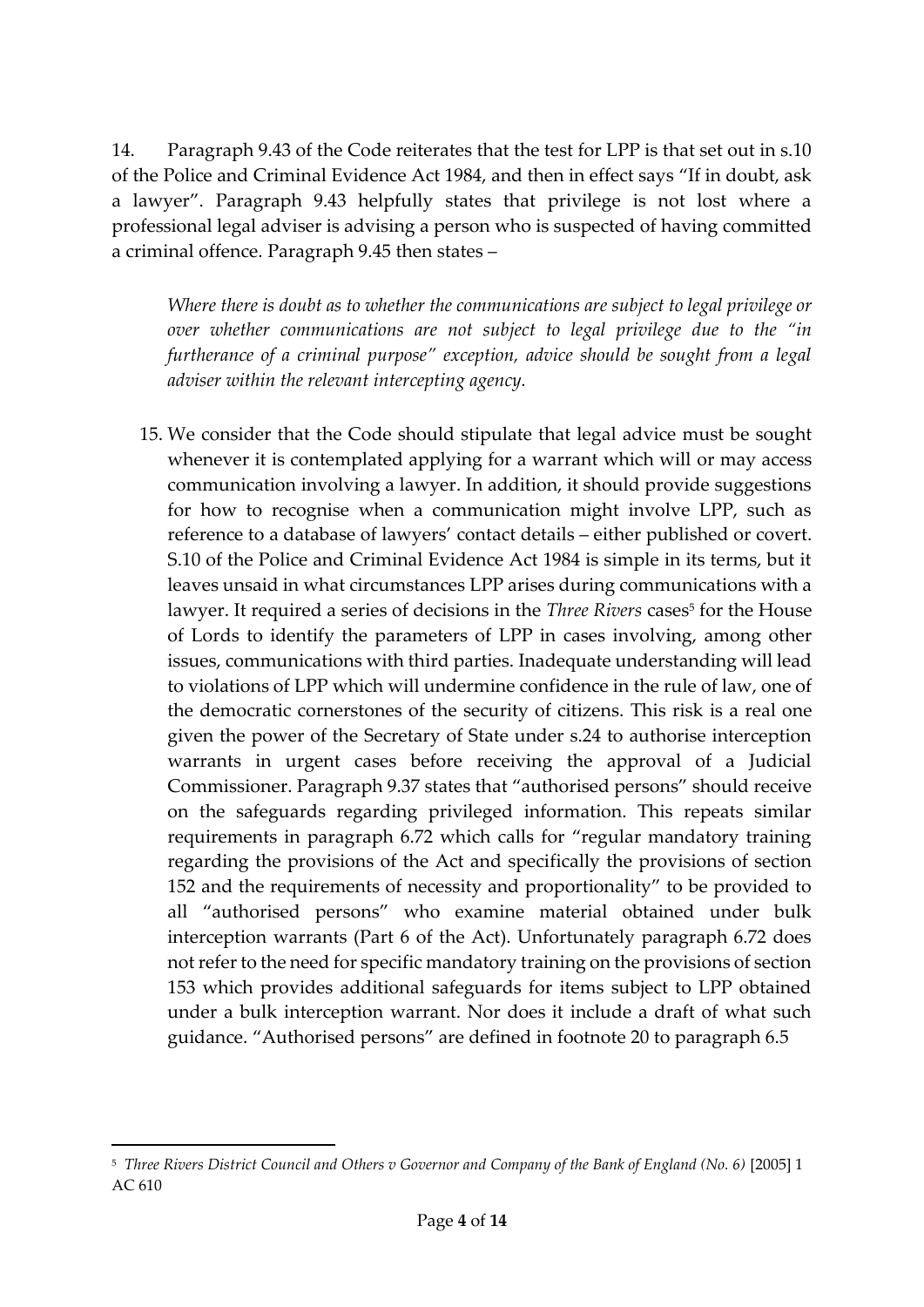*Authorised persons is used in this Code<sup>6</sup> to mean an officer who has a suitable level of training and security clearance and who is permitted to select bulk data for examination.*

16. The Bar Council recommended that the Code should provide that training to the lawyers involved and any other person within the agency who applied for a warrant should be specifically trained in LPP. To the extent that has been adopted in paragraph 9.37 we are grateful, but the persons included in that training must be extended. Even if our recommendation is accepted it will reduce but not eliminate what we see as an unjustified risk to the rule of law.

17. The Act distinguishes between communications content and communications data. The latter means details such as the date, time, telephone or electronic device used to make or receive the communication. During the Bill stage the Government insisted that the powers to access communications data could not impinge on LPP which they claimed was confined to content. The Bar Council disagreed, arguing that communications data alone could identify the parties communicating which would in some instances identify or at least indicate the nature and content of the communication. In paragraph 2.18 of this draft Code the Government accepts that data which is not "content" can convey meaning, e.g. a link between two persons. But such data does not count as "content" for the purposes of s.261 (the definition section) and "the fact that some meaning can be inferred from it does not make it content." Our concern is that warrants for access to communications data under Part 3 of the Act do not require authorisation by a Judicial Commissioner except in limited circumstances, namely when access is applied for by a local authority. In all other cases the state can gain a warrant to access communications data without a Judicial Commissioner having the opportunity to consider any LPP issues. Because the Act does not specify the need for authorisation by a Judicial Commissioner for Part 3 acquisition of communications data, the Bar Council cannot ask that such a process be included in the Codes of Practice. We can only lament the failure of Government and Parliament to provide even the limited protection which a Judicial Commissioner could provide were that process applicable for communications data.

18. We note that paragraphs 4.2 and 4.4 explain the provisions in ss.15(2)(b)  $\&$ 136(2)(b) which allow interception warrants to authorise obtaining secondary data. Paragraph 4.4 states that under no circumstances may a UK intercepting agency ask an international partner to undertake interception on its behalf which would be a deliberate circumvention of the Act. We now know as a result of exceptional comments made by GCHQ, the FBI and the US National Security Agency (in response to assertions made by President Trump) that mutual respect for legality is regarded as essential. Paragraph 4.4 is an explicit example of this principle set out in an

<sup>6</sup> There is no definition of "Authorised person" in the Act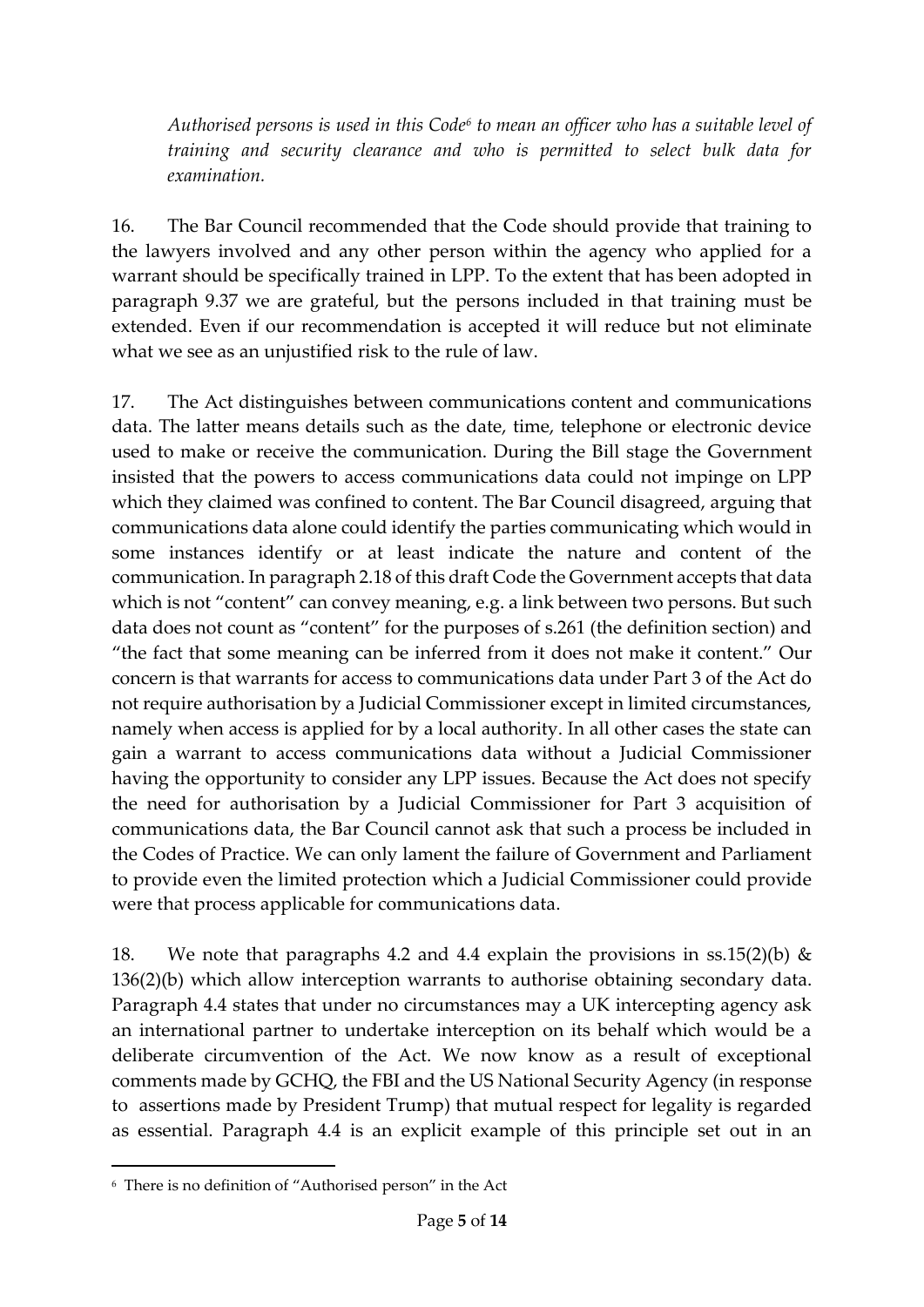enforceable code. This and paragraphs 9.32 and 9.53 to 9.55 mean that the same (limited) safeguards apply to items subject to LPP whether the intercept is carried out by our security services or by an overseas state and whether the fruit of the intercept is intended for here or is a result of a mutual assistance request by a foreign state.

19. The conditions for granting an interception warrant include "Necessity and Proportionality". Paragraph 4.12 includes a cross-reference to Chapter 9 and the particular safeguards which are set out there, including for LPP. This is a helpful crossreference in a complex process.

20. Section 27(6)(c) provides that where there are exceptional and compelling circumstances justifying intentional interception, or selection for examination, of items subject to LPP on the grounds that it is necessary for the purpose of detecting or preventing serious crime (*per* Section 20(2)(b)), the interception/selection must be "necessary for the purpose of preventing death or significant injury" – ie. detection is insufficient and serious crime for these purposes is in markedly different terms to the general definition in Section 263 (as relevant here: an offence carrying 3 years imprisonment or "conduct involving the use of violence"), which is expressly referred to in paragraph 4.10.

21. Paragraph 9.48 does not draw attention to the extent of the limitation on the justification for the interception/selection but rather adopts yet another definition of the applicable physical harm, namely a threat to "life and limb". Further the boxed example refers simply to "harm". It is suggested that in this regard the Code is confusing and misleading. It should not water down the statutory requirement and should draw attention to the revision of the definition of serious crime.

22. Paragraphs 9.22-9.24 and 9.60 (in respect of items subject to LPP) refer to the requirement for destruction of items other than in circumstances where its retention is necessary for authorised purposes, *per* Section 53. Paragraph 10.2 refers to the requirement to keep records of the arrangements in place for the destruction of material. It is suggested that there should be an obligation on the relevant authority to make and keep a record of the fact of destruction of individual items subject to LPP, save where the items are automatically deleted (see paragraph 9.23).

23. Paragraphs 10.15 to 10.31 concern what happens when LPP material has been intercepted or acquired and examined "in error". Paragraph 10.18 states that the Commissioner must be notified "as soon as reasonably practicable, and no later than ten working days after it has been established by appropriate internal governance processes that a relevant error has occurred" and a full report submitted to her/him as soon as reasonably practicable. There is an argument that the Commissioner should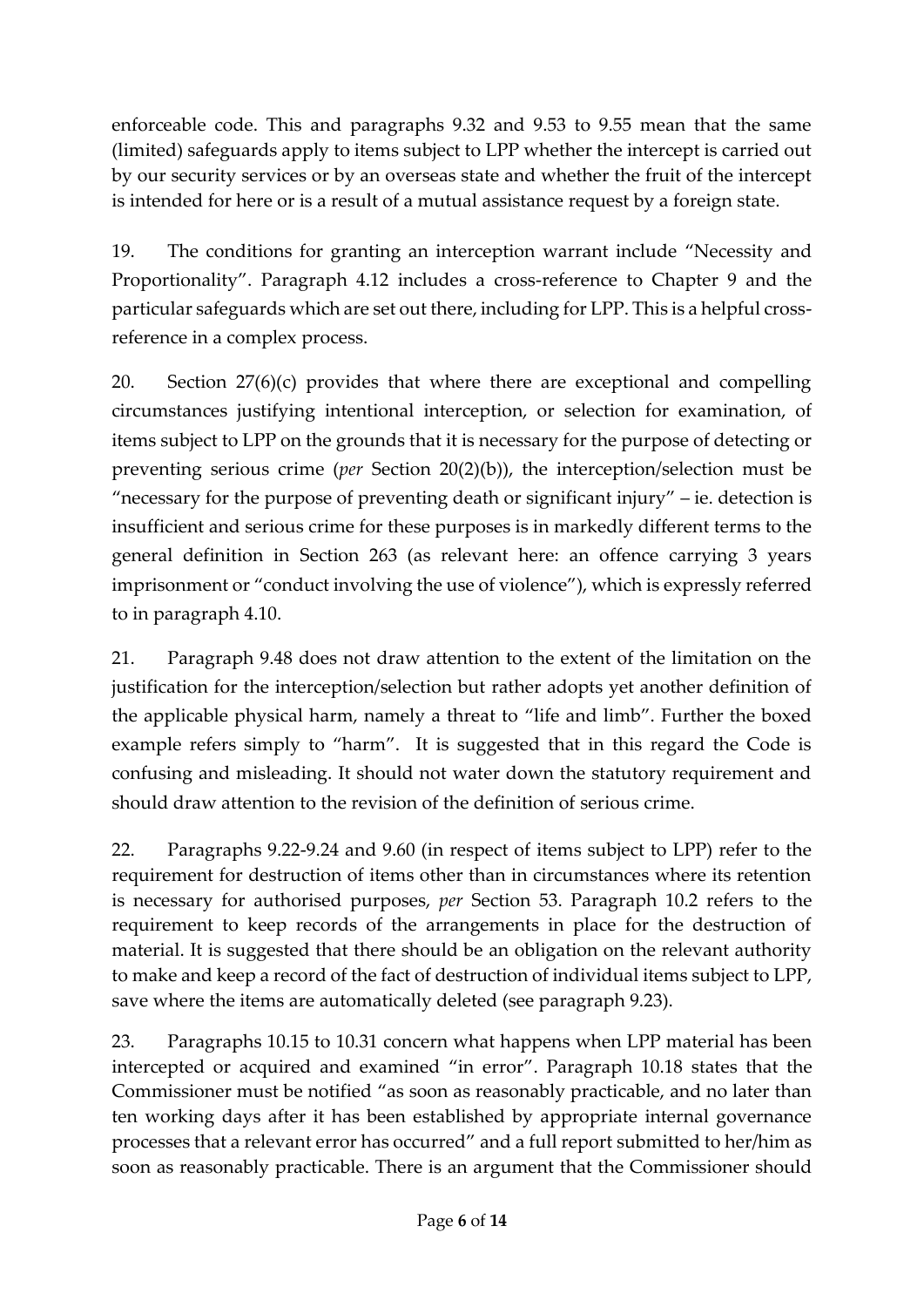be notified immediately so that directions can be given to reduce the impact on the person(s) whose rights have potentially been violated. That would enable to Commissioner more speedily to determine whether the error is a "serious" error and one which requires the person concerned to be notified in accordance with s.231. However, there is the risk that the Commissioner's time could be taken up with what turn out to be unnecessary fears. When the matter is reported to the Commissioner, the report must identify when the error was first suspected (paragraph 10.19). We recommend that the Investigatory Powers Commissioner should investigate the reasons for any delay in reporting a relevant error and include in the annual report a recommendation as to whether immediate reporting of suspected errors is desirable. Where the error relates to the unauthorised dissemination of LPP material in the context of ongoing litigation (whether criminal or civil) between the state and the person, the public authority which made the error should inform the Judicial Commissioner of that fact as part of its submissions pursuant to Section 231(5). Whilst it should be inconceivable that the JC would not be informed, this ought to be an express requirement.

24. Paragraph 11.9 provides for the obligations on the holder of retained intercepted content or secondary data if it "comes to his attention" that there is a prosecution (the term is "at the prosecution stage", the meaning of which is unclear – presumably it refers to post charge). Consideration should be given to whether, when relevant material is retained, there should be an obligation on the holder proactively to ascertain whether there is a prosecution. As the code is currently drafted it appears to be a matter of chance whether it comes to his "attention" or not.

#### **Bulk Acquisition of Communications Data**

25. Paragraph 11.8 contains a reminder of the duty on prosecutors to review all content and secondary data to "make sure that the prosecution is not proceeding unfairly". Paragraph 11.9 provides that if it comes to the attention of a holder of retained intercepted content or secondary data that there is a prosecution (the term is "at the prosecution stage", the meaning of which is unclear – presumably it refers to post-charge) then the prosecutor should be informed that a warrant has been issued under s.15 and that content or secondary data possibly relevant to the case has been intercepted. This Code deals with powers under chapter 2 of Part 6 of the Act, i.e. acquisition of bulk communications data from a telecommunications operator (s.158(6)) in respect of communications data relating to the acts or intentions of persons outside the British Islands (s.158(3)). This is to be distinguished from chapter 1 of Part 6 which empowers the Home Secretary to issue a warrant on the application of the head of an intelligence service for bulk interception of communications to or from a person overseas relating to the acts or intentions of a person outside the British Isles (s.138(1)(a) and (3)).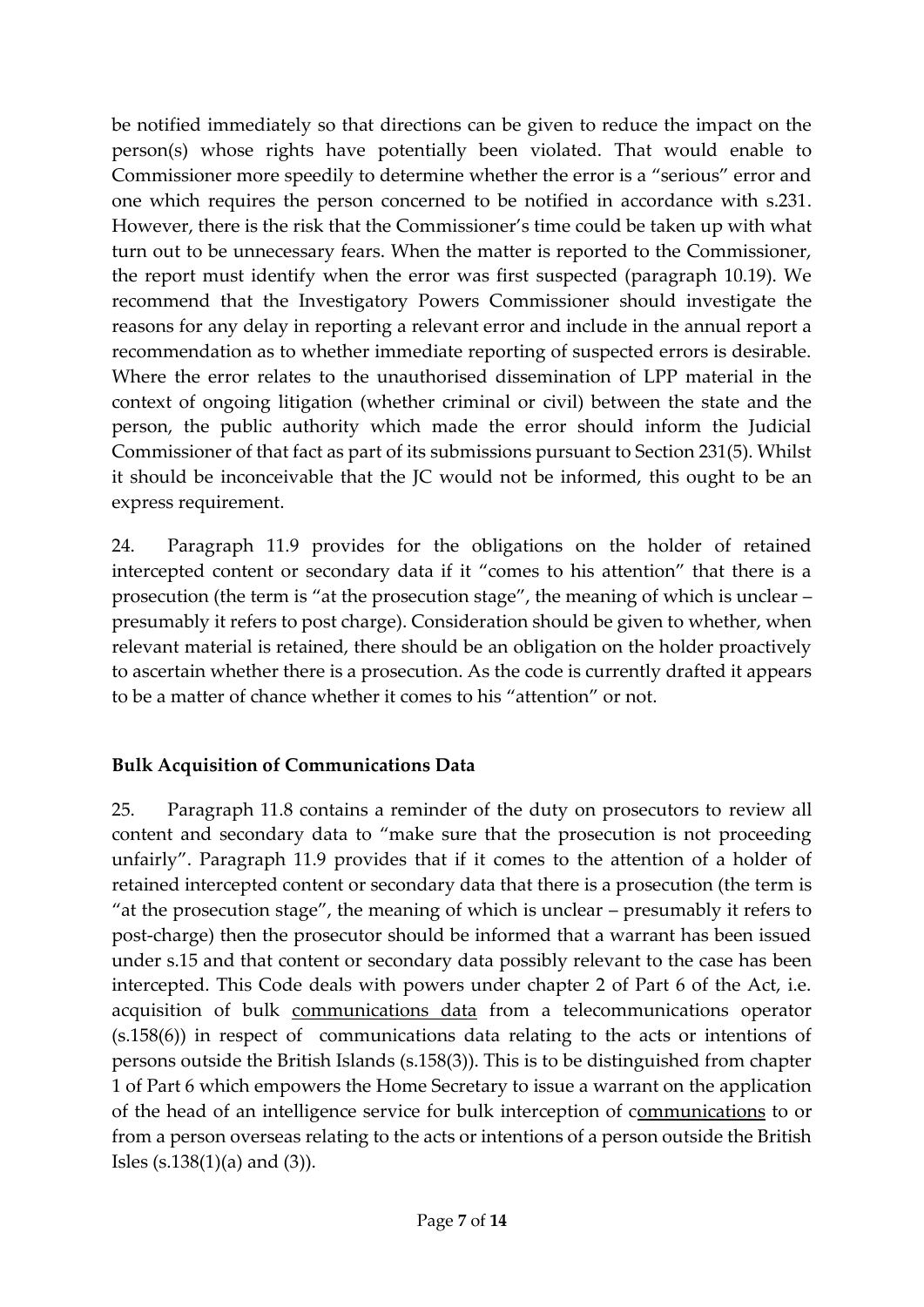26. Paragraph 3.7 states that chapter 1 does not allow bulk obtaining and examination of communications in relation to individuals in the UK whereas chapter 2 does provide for obtaining and selection for examination of communications data "in relation to individuals within the UK". It is not clear that the Act does impose this restriction. Chapter 1 of Part 6 is confined to applications by the security services "relating to the acts or intentions of a person outside the British Islands" but would include communications with such a person received via an overseas telecommunications operator from a lawyer in the UK.

27. A distinction is made by s.261 (the section containing "telecommunications" definitions) between "communications data" (s.261(5)) and "content of a communication" (s.261(6)). Communications data is defined for the purposes of the Act by s.261(5) as -

*in relation to a telecommunications operator, telecommunications service or telecommunication system, means entity data or events data … but does not include any content of a communication* 

The general definition section, s.263, defines "data" as

*"data" includes data which is not electronic data and any information (whether or not electronic)*

As both these definitions are specifically applied to chapter 2 of Part 6 by s.175(2) it is to be hoped that the exclusion in s.261(5) of content prevails over "any information" in s.263.

28. This is but one example of the complexities of this Act, and the difficulties of navigating its provisions so as to be sure of the extent of any power conferred by it and any statutory restriction on that power. It demonstrates the need for the Judicial Commissioners who must approve these warrants to be properly assisted by lawyers. There is at present no provision for the Judicial Commissioners to be able to receive representations from an advocate on behalf of the target of the warrant or the person or entity on whom the warrant will be served. It is understandable that those persons should not be given notice of an application for a warrant given the conditions which must be satisfied before warrants can be authorised, but it does mean that legitimate arguments about interpretation and the balance between the powers of the state and the duties to protect individuals' interests will depend on the Judicial Commissioners adopting inquisitorial role for themselves, which is not necessarily encompassed within their duty to apply the test of judicial review to the approval of decisions to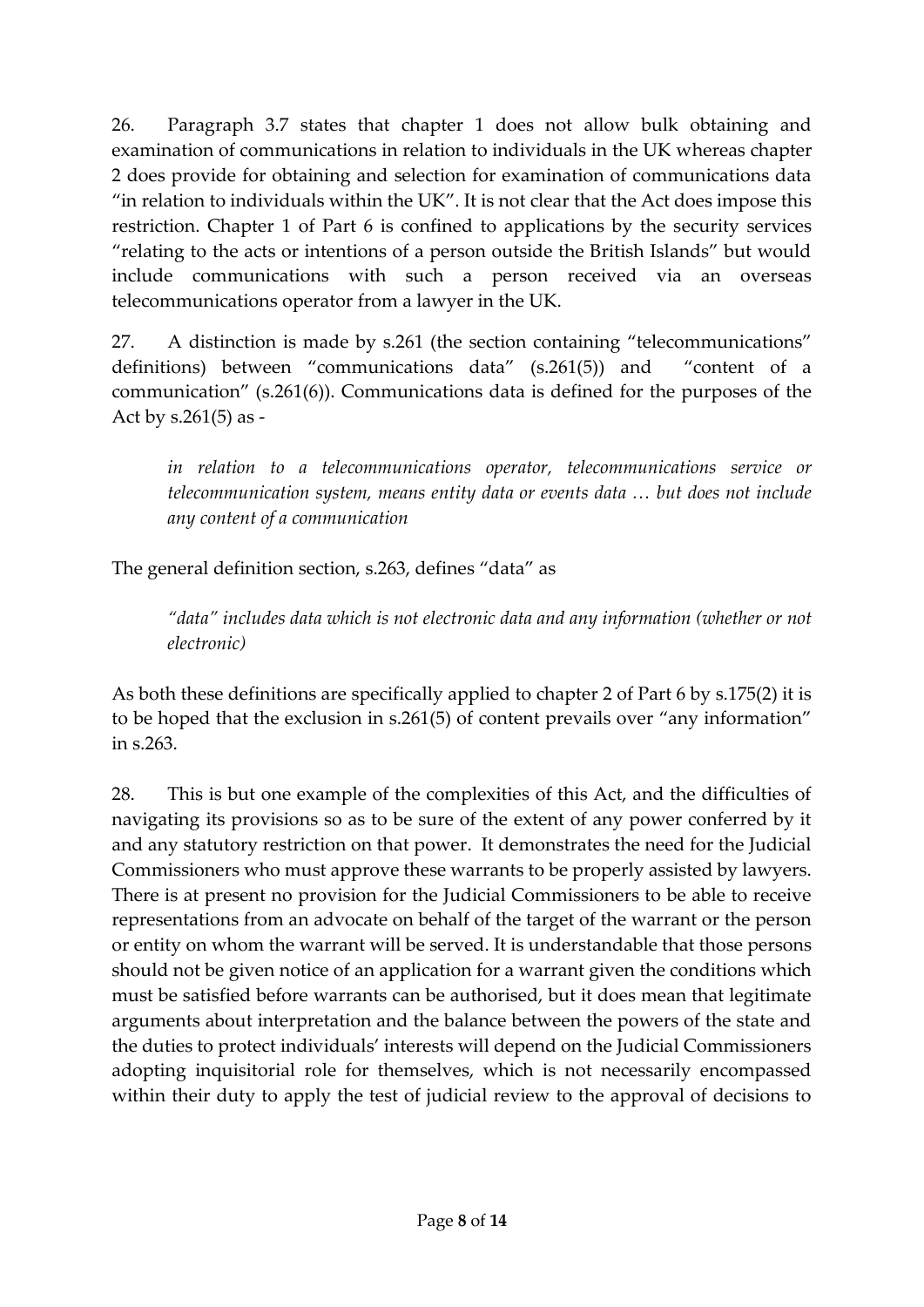issue, amend and renew warrants.<sup>7</sup> Interpretation of the Act and the Codes will then be subject to the judgments of the Investigatory Powers Tribunal and the Court of Appeal (ss.232, 242 and 243) which are likely to be delivered substantially after the decisions under review have taken effect and may only be published in exceptional cases due to security concerns. Consideration should be given to appointing special advocates as *amici* where the Judicial Commissioner thinks necessary to have adversarial argument. This process should ensure compliance with the decision of the Grand Chamber of the CJEU in *Secretary of State for Home Department v Watson<sup>8</sup>* .

29. In paragraph 2.18 of the draft Code on Interception of Communications the Government accepts that data which is not "content" can convey meaning. This blurs the distinction between data and content. As was said by the CJEU in *Watson* at paragraph [55]

*Even though that data does not include the content of a communication, it could be highly intrusive into the privacy of users of communications services.*

30. There is no equivalent concession in this Code and no reference to the Interception of Communications Code which would make the point. Paragraph 2.9 of this Code asserts –

*It excludes anything within a communication including text, audio and video that reveals the meaning, other than inferred meaning, of the communication.*

31. There is a footnote to *inferred meaning* referring to s.261(6)(a) which concerns "events data". There is no definition in the Act of "inferred meaning". Why the discrepancy? Is the potential for content seeping into data not equally relevant to the application of chapter 2 of Part 6 as it is to Part 2? Is this a consequence of different teams drafting each code? Although data can convey content, the Act expressly disregards that fact when it comes to the safeguards for the interception of content. This a fundamental problem with the Act and is a concern that we raised in our response to the Communications data codes of practice: acquisition, disclosure and retention consultation in 2015<sup>9</sup> .

32. Chapter 1 of Part 6 (dealing with content of communications) includes in s.153 additional safeguards for items subject to legal privilege. No such provision appears in chapter 2. This Code in paragraphs 6.20 to 6.23 contains the process for dealing with

<sup>7</sup> See s.23(2) for Part 2; ss.89(2) and 91(2) for Part 4; s.108(2) for Part 5; ss.140(2), 146(2), 159(2), 165(2), 179(2) and 187(2) for Part 6; ss.208(2), 216(2), 219(4), 228(8) and 225(8) for Part 7; and ss.254(3) and 258(3) for Part 9.

<sup>8</sup> Judgment of 21. 12. 2016 — Joined Cases C-203/15 And C-698/15 – see paragraphs [109]-[111] and [119]-[120]

<sup>&</sup>lt;sup>9</sup>http://www.barcouncil.org.uk/media/336369/bar\_council\_response\_to\_the\_communications\_data\_co des of practice.pdf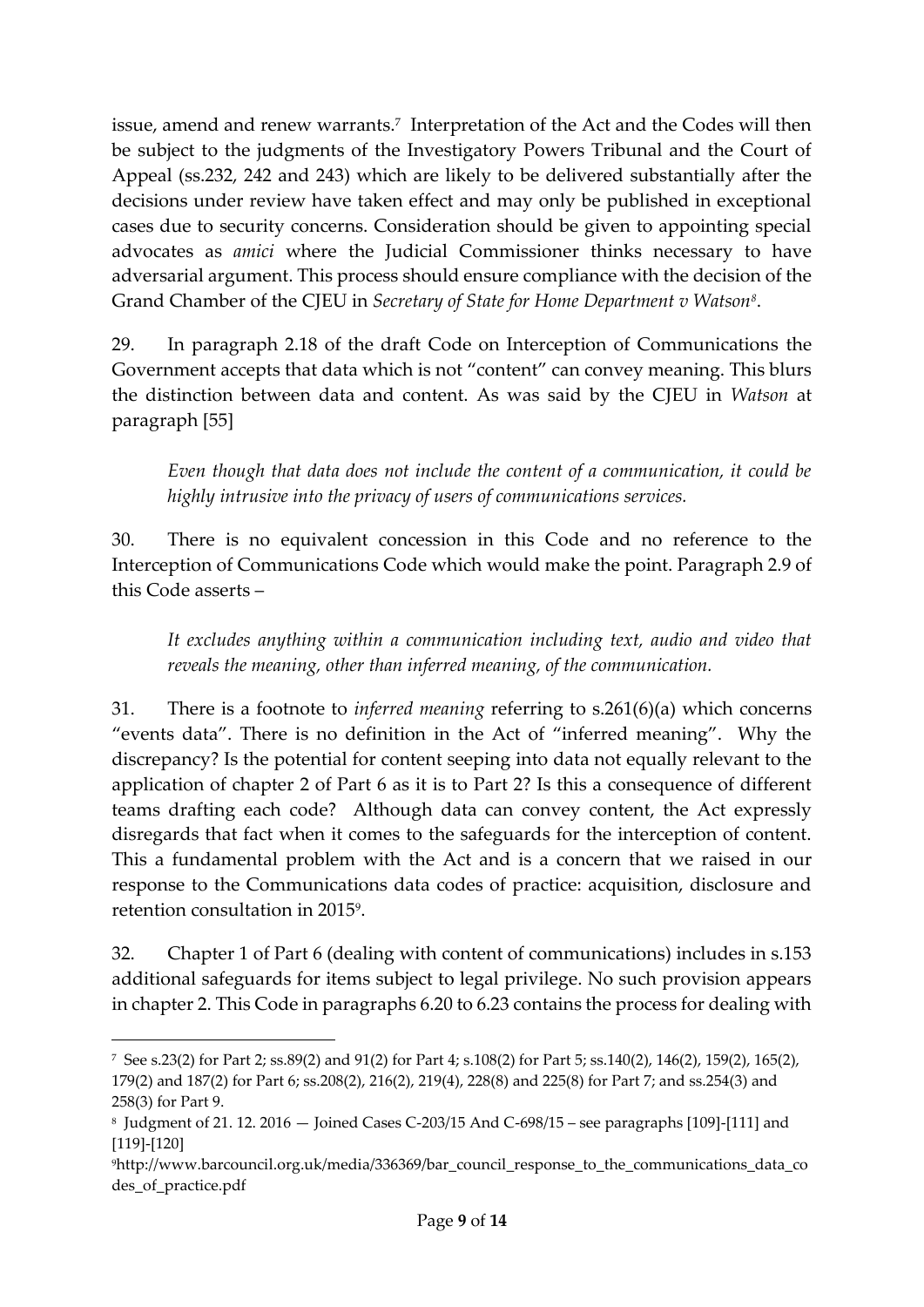communications data relating to MPs, doctors, journalists and lawyers. Paragraph 6.20 states

*It may also be possible to infer an issue of sensitivity from the fact someone has regular contact with, for example, a lawyer or journalist.*

33. The reference in paragraph 6.21 to s.2 of the Act<sup>10</sup> gives inadequate emphasis to the significance of the potential breach of LPP by the fact of access to communications data as well as the capacity to examine its detail. It fails to explain why LPP is sensitive or how it is to be assessed. It is to be hoped that those applying for warrants as well as those issuing them and the Judicial Commissioners authorising them will be familiar with intricate detail of the Act as well as all the codes of practice; but it should not be assumes that this will be the case, particularly for a busy Secretary of State who was not responsible for the Act.

34. It remains doubtful whether these provisions for bulk access will satisfy the conditions set out by the Grand Chamber of the CJEU in *Watson*. The focus in the Act on the gravity of conduct which must be the subject of warrants will probably be compatible. The duration of the warrants, the ability to amend and renew may not survive challenge. It remains to be seen whether the examination of the facts in individual cases will be sufficiently robust to satisfy that judgment, including how the test of judicial review is applied – will it be simply procedural or a full merits review which *Watson* indicates is necessary<sup>11</sup>?

# **Equipment Interference**

35. This Code deals with targeted interference under Part 5 and bulk interference under Part 6 chapter 3. The purpose of these powers is to enable the powers of interception and acquisition of communications and data to be effective (paragraphs 3.10-3.13). It includes authorisation of intrusive or non-intrusive surveillance in order to identify and locate the equipment (paragraphs 3.17-3.21) but does not authorise interception of a communication unless otherwise authorised (paragraph 3.22).

36. Chapter 9 of the Code sets out details of the safeguards before such warrants can be issued and executed and the steps to be taken when dealing with items subject to legal privilege are set out in paragraphs 9.39 to 9.63.

37. Paragraph 3.9 identifies the source of the definition of LPP as s.98 of the Police and Criminal Evidence Act 1984. That should be a reference to s.10 of that Act.

38. The Code recommends that equipment interference agencies should provide internal guidance to their staff to assist them to determine whether a lawyer who is a

1

<sup>11</sup> E.g. at paragraph [120]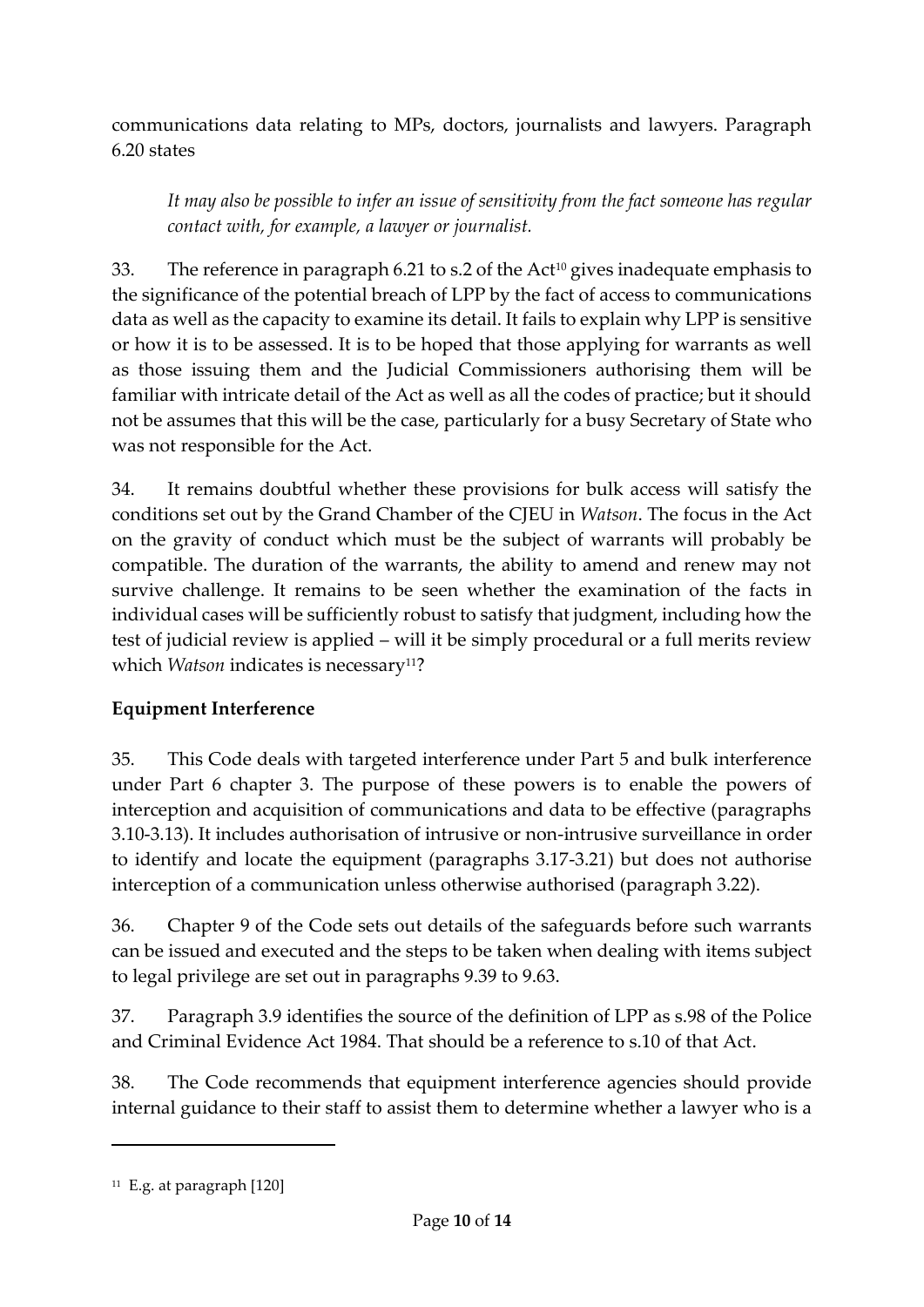target is acting in a professional capacity (paragraph 9.52). Any such internal guidance provided by any agency or authority which is empowered by this Act to apply for or execute warrants or examine material obtained under the Act should be published.

39. Paragraph 9.41 states that where there is doubt as to whether the items are subject to LPP or whether the crime exception applies then the advice should be sought from a legal adviser within the relevant equipment interference agency. To avoid inconsistent advice from within different agencies and government agencies we strongly suggest that a dedicated section within the government legal service be set up to deal with issues of LPP. This will become an important issue in several applications under the Act. This is the first time that a statute has expressly authorised access to and interference with privileged communications between lawyer and client.<sup>12</sup>

40. When it is discovered that LPP material which has been obtained inadvertently, paragraph 9.56 prescribes

*an early assessment must be made of whether it is necessary and proportionate to retain it for one or more of the authorised purposes set out in section 129(3). If not, the material should not be retained, other than for the purpose of its destruction.*

41. This direction ignores the special sensitivity of LPP material. S.129 does not address items subject to LPP. The extra safeguards provided for LPP material elsewhere must be applied in these cases, and so a requirements to apply the provisions of s.131 (which imposes additional safeguards for items subject to LPP) should be added.

42. Where items which are subject to LPP have been acquired or selected for examination the Investigatory Powers Commissioner must be informed "as soon as reasonably practicable" (paragraph 9.58). There is no reason why that should not be done immediately it is realised that LPP material has been acquired or selected, especially since paragraph 9.58 envisages that Commissioner being asked for advice and guidance whet here is doubt whether material is subject to LPP.

43. As in the case of the Bulk Acquisition of Communications Data Code, there is a question whether the provisions for thematic warrants under Part 5 (paragraph 5.12) and bulk interference warrants (chapter 6 of the Code) are sufficiently focused to satisfy the *Watson* judgment.

44. Sections 106(1)(a) and (3)(a) provide that a law enforcement chief can issue a targeted equipment interference warrant if such is necessary, *inter alia*, "for the

<sup>&</sup>lt;sup>12</sup> In *R v McE* [2009] UKHL 15 the House of Lords interpreted the Regulation of Investigatory Powers Act 2000 as enacting a power to intercept privileged lawyer/client communications, even though there was no express provision to that effect in the Act.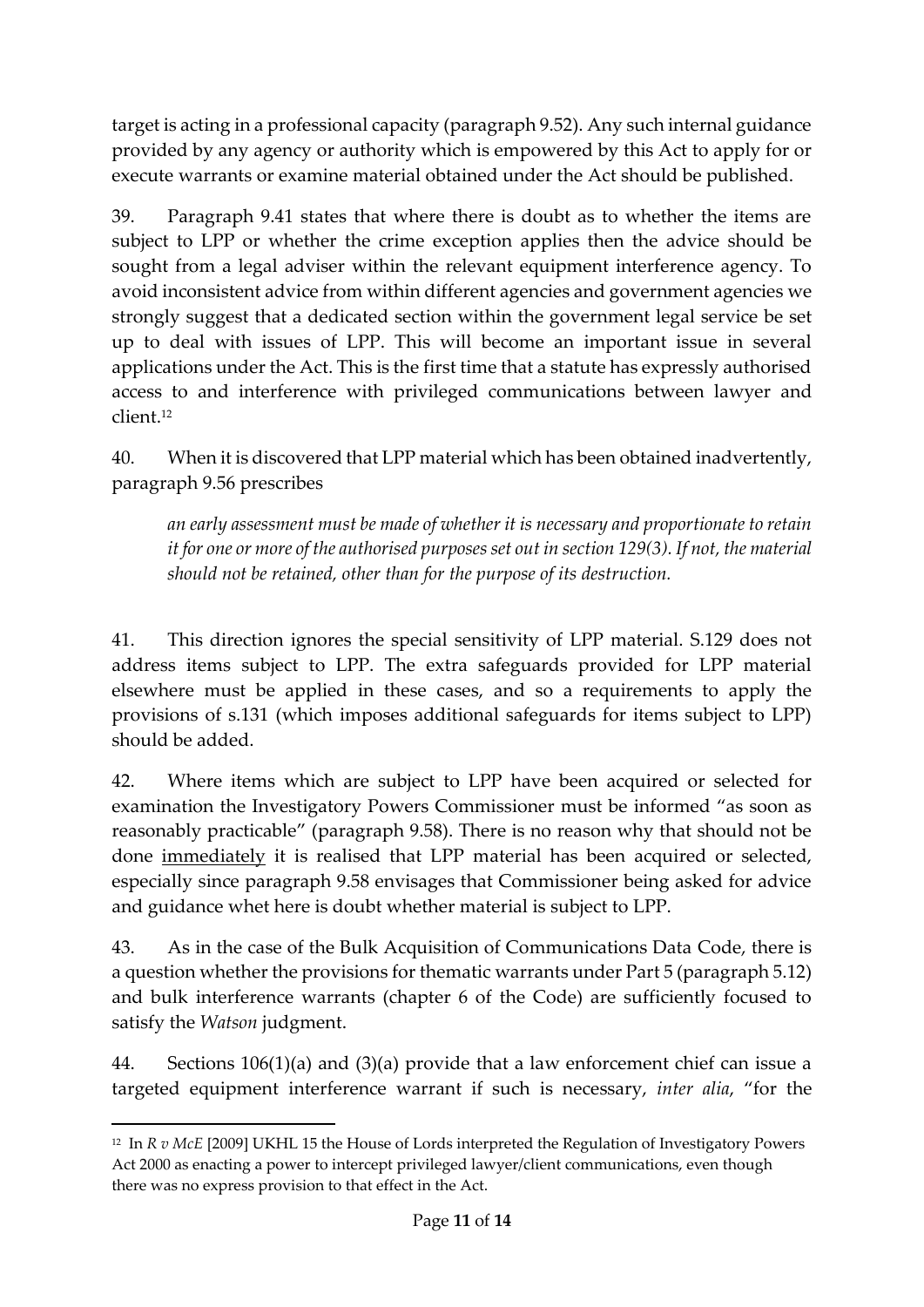purpose of preventing or detecting serious crime"13. Section 112(6)(c) states that where there are exceptional and compelling circumstances justifying interference with equipment for the purpose of obtaining, or selecting for examination, items subject to LPP, such must be "necessary for the purpose of preventing death or significant injury". Paragraph 9.44 of this Code repeats the terms of Section 112(6)(c) in contrast to paragraph 9.48 of the Interception Code which restates them as a "threat to life and limb". This inconsistency again suggests that different teams have drafted the Codes and it should be corrected. The boxed example again simply refers to "harm".

### **Retention and Use of Bulk Personal Datasets**

45. Bulk Personal Datasets can be acquired by a security and intelligence agency for intelligence purposes under Part 7 of the Act. The information obtained will relate to groups of individuals, many of who it is known will not be involved in any activity which is the subject of the Act (paragraph 2.2).

46. The expression "bulk personal datasets" is not defined in the Act or the Code other than in paragraph 2.2 –

*For the purposes of the Act and this code, a set of data that has been obtained by a Security and Intelligence Agency comprises a BPD where it includes personal data relating to a number of individuals, and the nature of that set is such that the majority of individuals contained within it are not, and are unlikely to become, of interest to the Security and Intelligence Agencies in the exercise of their statutory functions. Typically these datasets are very large, and of a size which means they cannot be processed manually.*

47. The Code recognises that the fact that a person is a lawyer is not sensitive, nor are the kind of professional details which are likely to appear on a CV or website (paragraph 4.14).

48. There is a helpful reminder at paragraphs 7.12 and 7.13 of the need for sensitivity when dealing with material which is subject to LPP, including the possibility of unintended consequences. It is a shame a similar paragraph to 7.13 does not appear in each of the other codes.

49. Procedures dealing with LPP material and the special need for sensitivity are set out in more detail in paragraphs 7.20 to 7.36. Unfortunately paragraph 7.30 contains similar guidance about the decision whether to retain LPP material which has been obtained inadvertently as that set out in the Equipment Interference Code (see paragraph 17 above). Whenever such a situation occurs, the Code should

1

<sup>&</sup>lt;sup>13</sup> The need for a separate and less stringent test for a different law enforcement chief pursuant to Section 106(3)a) is not obvious.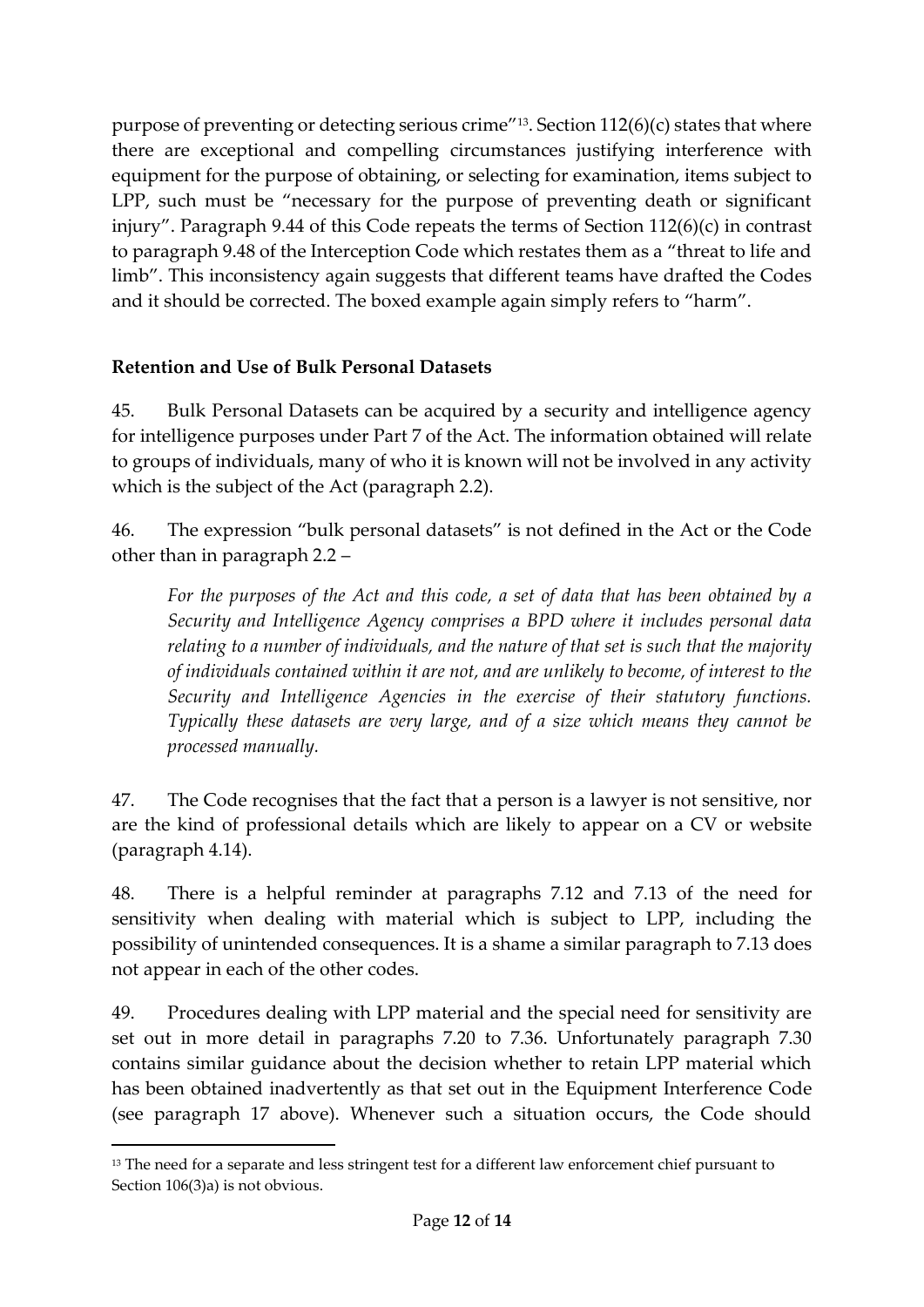emphasise that the full safeguards for LPP material as set out in e.g. ss.27, 131 and 194 must be applied.

50. Paragraph 7.34 contains a direction that when LPP material is disseminated to an outside body it must be accompanied by a clear warning that it is subject to LPP, and paragraph 7.35 points out the potential abuse of process when any such dissemination takes place. This creates the interesting conundrum of whether LPP is lost when disseminated to a third party; or whether LPP remains intact for all other purposes even though ineffective against state intrusion for the purposes of the Act. Again the question is raised – why is a similar warning not included in all the other Codes?

51. As in the case of the Bulk Acquisition of Communications Data Code, there is a question whether the provisions for Bulk Personal Datasets under Part 7 are sufficiently focused to satisfy the *Watson* judgment.

52. Section 204(3)(a)(ii) (Class BPD) warrants and Section 205(6)(a)(ii) (Specific BPD) warrants can be issued where it is necessary "for the purpose of preventing or detecting serious crime". Where the purpose is to identify items subject to LPP, or such identification is likely, there must be compelling and exceptional circumstances which necessitate the issue of the warrant, *inter alia*, for "preventing death or significant injury" (Sections 222(1)(a), (5)(b) and (7(c)). Paragraph 7.27 restates this criterion as a "threat to life and limb", as in the Interception Code but in contrast to the Property Interference Code. In this regard the current conflicting language within the Act, between the Act and the individual Codes and between the Codes is confusing. Where, exceptionally, authorisation is being granted for the intentional surveillance of LPP material it is imperative that those who are operating within the new statutory regime are given the clearest possible guidance.

#### **National Security Notices**

53. Sections 252 to 258 in Part 9 of the Act empowers the Secretary of State to issue a notice to a telecommunications operator in the UK to take specified action. This is not a warrant and, unlike them, is not subject to an application process. The action stipulated in the notice must be something for which a warrant would not be necessary.

54. The subject of LPP material is dealt with peremptorily in paragraph 3.8

*Paragraph 2 of Schedule 7 of the Investigatory Powers Act provides that a code issued under the Act must contain particular provision designed to protect the public interest in the confidentiality of journalistic information and any data which relates to a member of a profession which routinely holds items subject to legal privilege or confidential information. Where a notice requires the taking of a step that involves an*